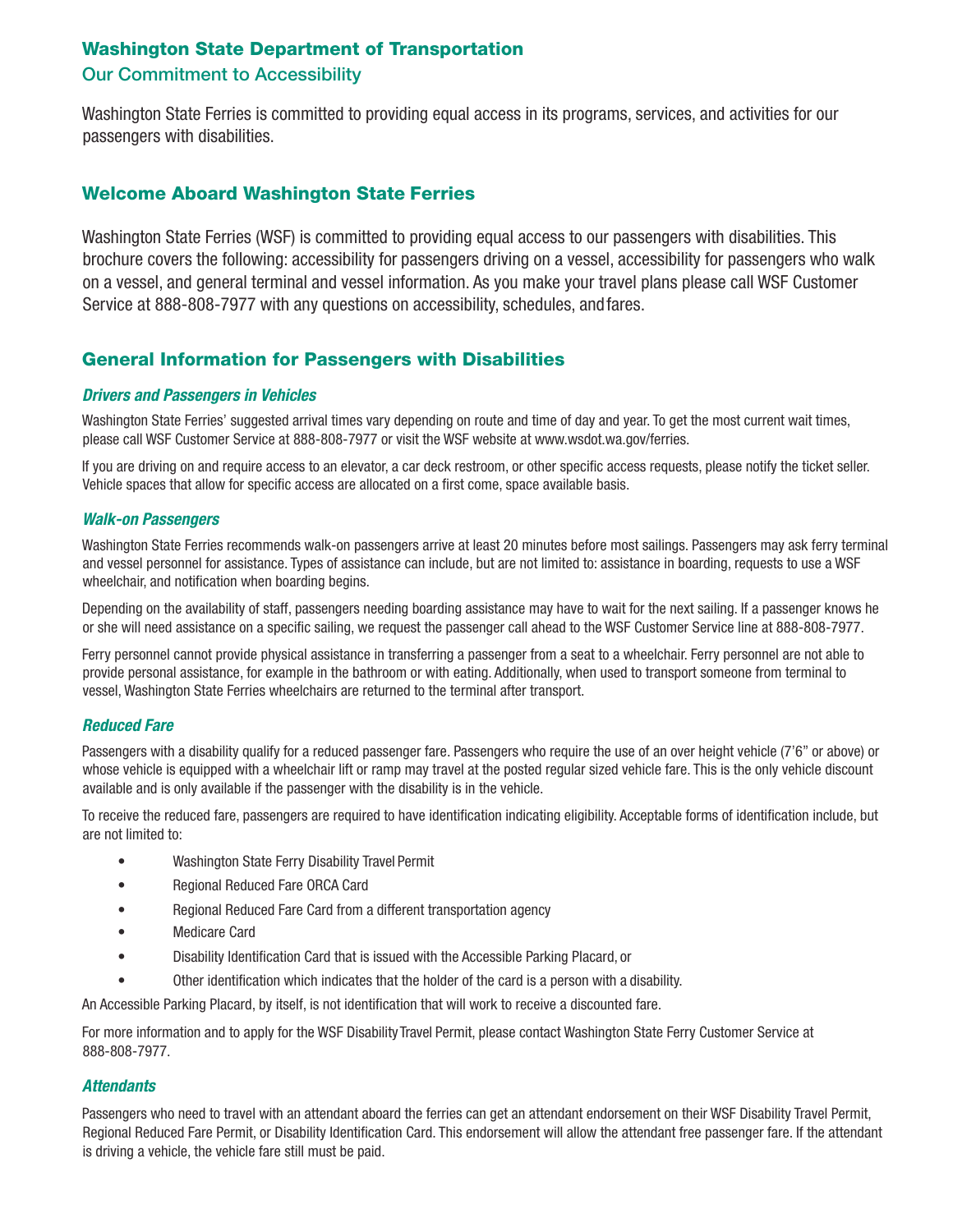#### *Service Animals*

Washington State Ferries allows service animals in all public areas of the terminals and vessels, as required by state and federal law. Employees are authorized to inquire whether an animal is a service animal, whether the animal is for a person with a disability, and what task the animal is trained to perform. Owners must be in control of their animals at all times.

## Route-Specific ADA Alerts

The WSF website has an option for passengers to sign up for route-specific alerts by email. We encourage all passengers to sign up for these alerts to learn about vessel and terminal service impacts. Announcements can provide information about whether a vessel is delayed or if the elevator on a vessel is out of service, as well as other timely information.

## How to Request a Public Accommodation

 If a passenger with a disability knows ahead of time that he or she will need an accommodation, the passenger may call WSF at 888-808-7977.

We suggest notification 48 hours in advance of travel for any passengers who will require assistance from ferry staff. This notification helps us to ensure we have staff available.

Common accommodations at WSF include:

- Printed materials in alternative formats
- Website accessibility
- Public facility accessibility
- Assistance in boarding

A passenger can make a request for accommodations or assistance by contacting WSF Customer Service at 888-808-7977 or by calling the WSF ADA accessibility coordinator at 206-515-3437 or by calling 511.

We will need to know your name, contact information, date and time of expected travel, terminals at which you will be traveling, and the requested accommodation.

### Overview of Terminals

Washington State Ferries operates out of several terminals that vary in accessibility. If you need assistance at any terminal please ask an employee, we will be happy to provide assistance as soon as possible. Listed below is an overview of the various accessible features at each of the terminals.

 street level up to the terminal. This terminal does not have parking, but there are pay lots located nearby. Additionally, there is a transit stop near the entrance to the terminal. This terminal has concessions, vending machines, a waiting area, and accessible restrooms. Additionally, *Seattle Colman Dock –* Walk-on passengers in downtown Seattle will board via an overhead walkway. This terminal has elevators from the this terminal has both power and manual wheelchairs, if needed, to assist in boarding the vessel.

 restrooms and a waiting area. There is no food service inside this terminal. This terminal has both power and manual wheelchairs, if needed, *Bremerton –* Walk-on passengers in Bremerton will board via an overhead walkway. This terminal has a load/unload zone in front of the terminal for passengers with disabilities. There is a transit stop and pay parking near the terminal. This terminal has elevators, accessible to assist in boarding the vessel.

*Bainbridge Island –* Walk-on passengers at Bainbridge Island will board via an overhead walkway. This terminal has a passenger drop-off area and pay parking near the terminal. There is a transit stop located next to the terminal building. This terminal has accessible restrooms and a waiting area. There is no food service inside this terminal, but there are beverage and snack vending machines. This terminal has both power and manual wheelchairs, if needed, to assist in boarding the vessel.

*Edmonds –* At the Edmonds Terminal, walk-on passengers will board via an overhead walkway. There is parking near the terminal and a transit stop in front of the building. The restrooms inside this terminal are accessible. There is no designated waiting area, but there are benches available inside the terminal walkway. There is no food service, but there are beverage and snack vending machines available. This terminal has both power and manual wheelchairs, if needed, to assist in boarding the vessel.

*Kingston –* Walk-on passengers in Kingston will board via an overhead walkway. There is a pay parking lot near this terminal and a transit stop a block away. There is no indoor waiting room, but the overhead walkway is covered. This terminal has accessible restrooms located near the base of the overhead walkway. There is no food service at this terminal, but there are beverage and snack vending machines available.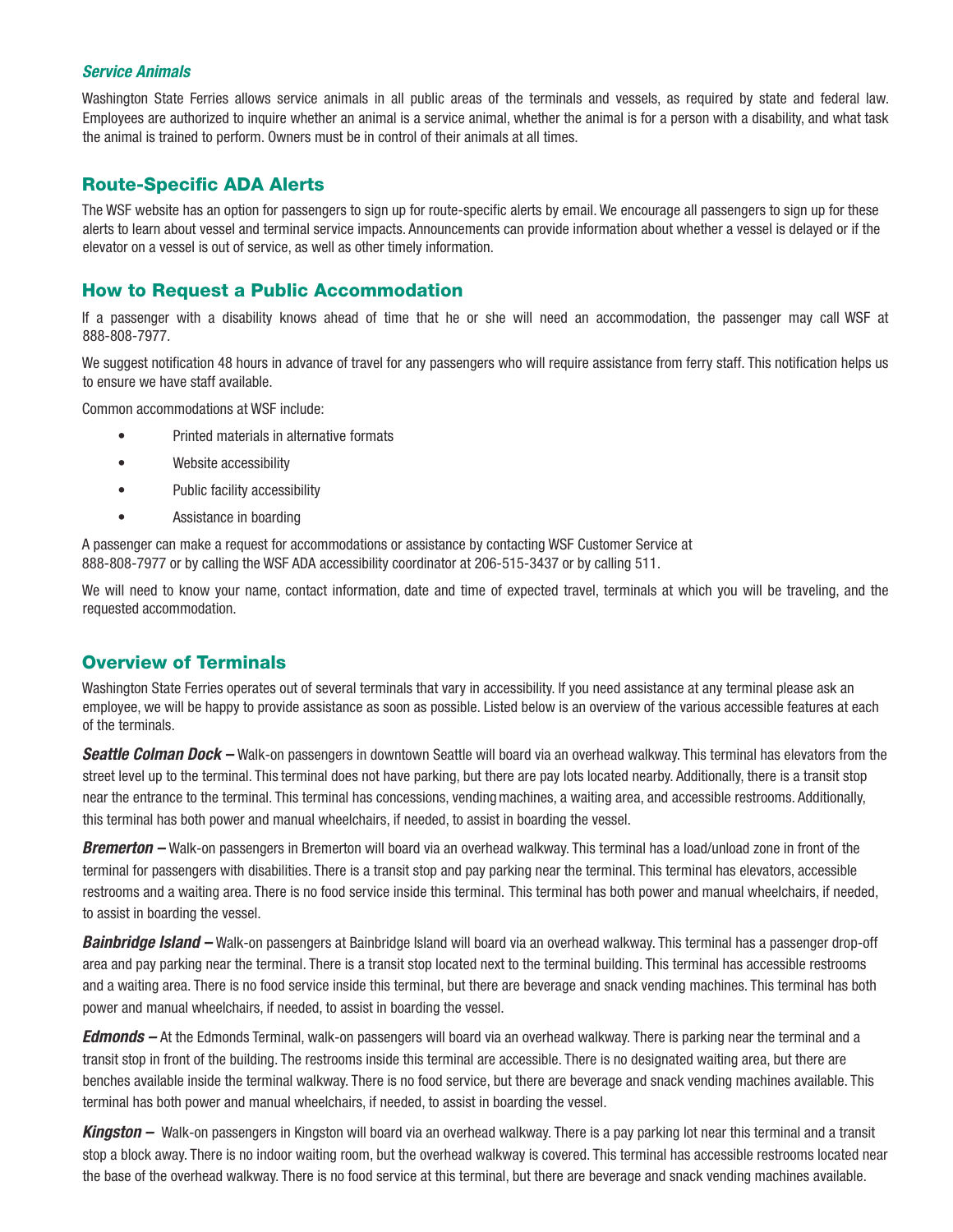This terminal has both power and manual wheelchairs, if needed, to assist in boarding the vessel.

 pay parking nearby. There isa waiting room and accessible restrooms. Although there are restaurants nearby, this terminal does not have food *Mukilteo –* Walk-on passengers in Mukilteo will board via the car deck. There is a transit stop next to the door of this terminal and limited service. This terminal has a manual wheelchair available, if needed, to assist in boarding the vessel.

*Clinton –* Walk-on passengers in Clinton will board via the car deck. There is a private parking lot up the hill from the terminal. There is a transit stop near the parking area as well as on the dock. This terminal has a waiting room and accessible restrooms. This terminal does not have food service, but there is a beverage vending machine. This terminal has a manual wheelchair available, if needed, to assist in boarding the vessel.

*Port Townsend –* Walk-on passengers in Port Townsend will board via the car deck. There is a transit stop and pay parking near the terminal. There is a waiting room and accessible restrooms at this terminal. There is no food service available at this terminal. This terminal has a manual wheelchair, if needed, to assist in boarding the vessel.

Passengers are encouraged to make vehicle reservations out of Port Townsend on the WSF website or by calling WSF customer service at 888-808-7977.

*Coupeville –* Walk-on passengers in Coupeville will board via the car deck. There is a very small passenger parking lot located near the terminal. This terminal has a waiting area and accessible restrooms. There is no food service available at this terminal, but there are beverage and snack vending machines. This terminal has a manual wheelchair, if needed, to assist in boarding the vessel.

Passengers are encouraged to make vehicle reservations out of Coupeville on the WSF website or by calling WSF customer service at 888-808-7977.

*Fauntleroy (West Seattle) –* Walk-on passengers at Fauntleroy will board via the car deck. This terminal does not have parking, but there is a transit stop near the terminal. This terminal has a waiting room and accessible restrooms. There is no food service available, but there are beverage and snack vending machines. This terminal has a manual wheelchair available, if needed, to assist in boarding the vessel.

*Vashon –* Walk-on passengers at the Vashon Island terminal board via the car deck. This terminal has an accessible drop-off zone on the dock and a transit stop near the terminal. There is a parking lot up a steep hill, half a mile away from the terminal. This terminal offers a waiting room and accessible restrooms. There is no food service at this terminal, but beverage and snack machines are available. This terminal has a manual wheelchair, if needed, to assist in boarding the vessel.

*Southworth –* Walk-on passengers in Southworth board via the car deck. There is a transit stop and pay parking near the terminal. This terminal offers a waiting room and accessible restrooms. There is no food service at this terminal, but there is a beverage vending machine available. This terminal has a manual wheelchair, if needed, to assist in boarding thevessel.

*Point Defiance –* Walk-on passengers in Point Defiance will board via the car deck. There is a waiting room and the local transit authority has accessible restrooms near the terminal. There is no food service available at this terminal. There is a transit stop and pay parking next to the terminal. This terminal has a manual wheelchair, if needed, to assist in boarding the vessel.

 *Tahlequah –* Walk-on passengers in Tahlequah will board via the car deck. There is a covered waiting area, but no waiting room. Additionally, several steps and a hill.This terminal has a manual wheelchair, if needed, to assist in boarding the vessel. It should be noted, however, that this terminal has an accessible temporary toilet, but no restrooms. There is no food service at this terminal. The closest parking area is up WSF boarding assistance is not always available.

*Anacortes –* Walk-on passengers in Anacortes board via an overhead walkway, but will disembark at their destination via the car deck. There are passenger pay parking lots near the terminal. Transit is allowed to drive close to the terminal and there is an accessible load/unload space next to the terminal. This terminal has concessions, beverage and snack vending machines, a waiting area and accessible restrooms. There is a ticket seller in the terminal with limited hours, so be aware that walk-on tickets may need to be purchased at the vehicle toll booth. This terminal has both power and manual wheelchairs, if needed, to assist in boarding the vessel.

*Friday Harbor (San Juan Island) –* Walk-on passengers in Friday Harbor will board via the car deck. This terminal has a small waiting room and accessible restrooms. Although there are restaurants nearby, this terminal does not have food service. There is a loading zone near the terminal entrance, but all parking is paid parking on the street. While public transit only operates during the summer, taxis are available year-round. This terminal has a manual wheelchair, if needed, to assist in boarding the vessel.

*Orcas –* Walk-on passengers on Orcas Island board via the car deck. There is a small terminal on Orcas Island, but not public transit. The terrain near the terminal is uneven and steep. There is an area for loading and unloading near the terminal. This terminal has accessible restrooms, but no food service. There is a grocery store next to the dock. There is a 72 hour parking lot located up a hill from this terminal with ADA designated parking near an accessible restroom. This restroom is also near the holding lanes. Orcas Island has a power wheelchair, if needed, to assist in boarding the vessel.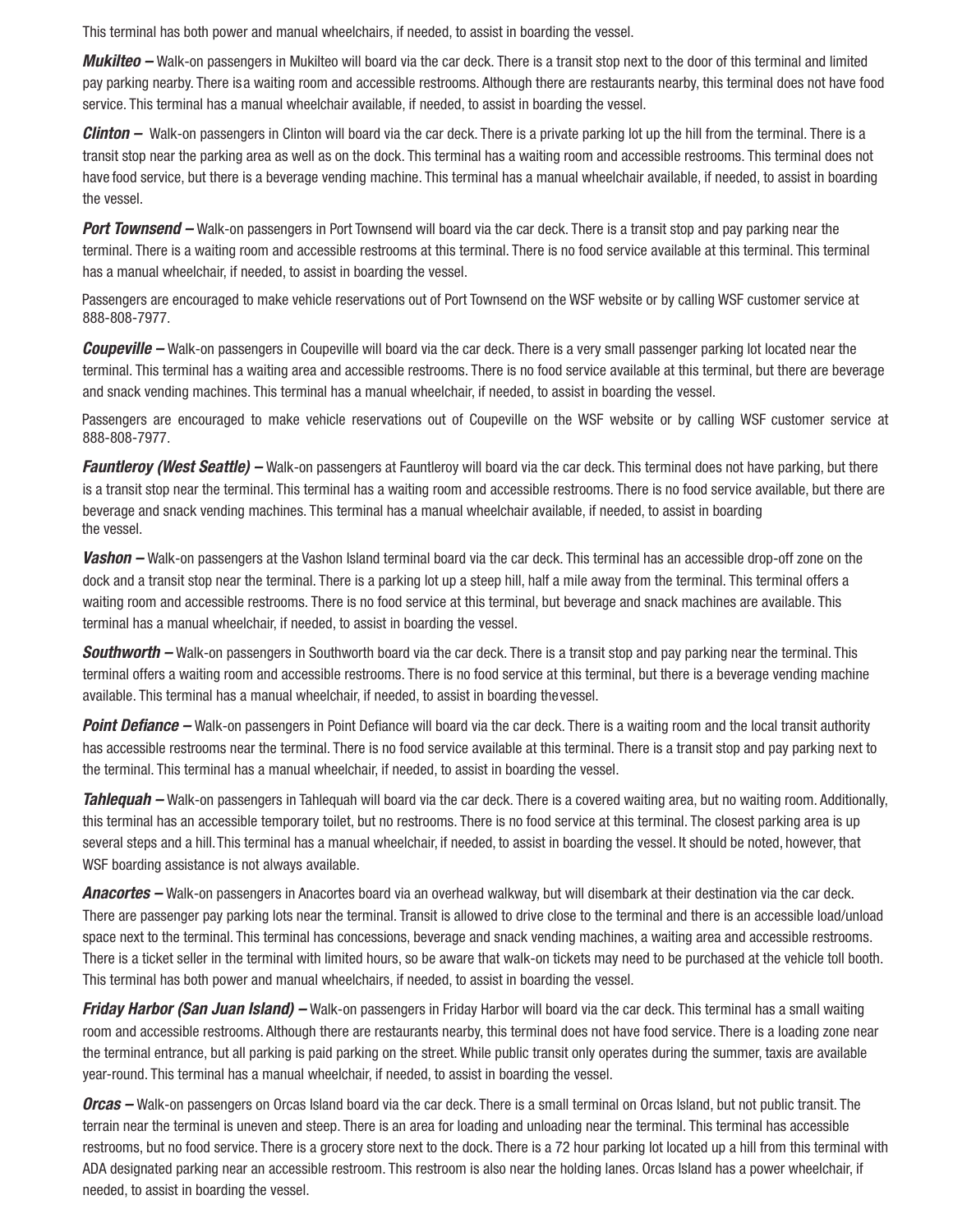**Shaw** – Walk-on passengers on Shaw Island will board via the car deck. A small parking lot is located near the terminal and there is a load/ unload zone near the terminal. Shaw Island does not have public transit. There is a small unheated passenger waiting area on Shaw Island. This terminal has an accessible temporary toilet, but no restrooms. There is no food service at this terminal, but there is a grocery store next to the terminal. There is a manual wheelchair, if needed, to assist in boarding the vessel.

 waiting room on Lopez. There are no restrooms at this terminal, but there is an accessible temporary toilet. Although there is no food service, a **Lopez –** Walk-on passengers on Lopez Island will board via the car deck. The terrain near the terminal is very steep. There are a few accessible parking spaces near the terminal. Additional parking is located up the hill from the terminal, but is not ADA accessible. There is a small restaurant is located next to the terminal. There is no public transit on Lopez Island. This terminal has both power and manual wheelchairs, if needed, to assist in boarding the vessel.

*Sidney, B.C. –* Walk-on passengers in Sidney board via the car deck. Accessible restrooms are located between the tollbooth and the U.S. Customs building. The Sidney terminal has an indoor waiting area with seating after you are processed through U.S. Customs. Additionally, the Sidney terminal has food service inside the gift shop.

It is important to note that passengers bringing animals into Canada may need to have vaccination certificates for the animal. For more information about service animals at the border please call the ADA and Diversity Affairs Team at 206-515-3437, or contact Washington State Ferries Customer Service at 888-808-7977.

Passengers are encouraged to make vehicle reservations for our Sidney route on the WSF website or by calling WSF customer service at 888-808-7977.

## Overview of Vessels

As of 2013, our fleet is composed of 22 vessels that vary widely in age and design. Most older vessels have been refurbished and have gone through extensive upgrades to provide for better accessibility. All vessels in our fleet have a manual wheelchair. The following descriptions give an overview of the accessible features on the various vessels.

 decks. It is important to notify the ticket seller if you need access to an elevator or car deck restroom. Accessible restrooms are located on **Jumbo Mark II Class** ferries are the largest in the fleet and carry more than 200 cars. This class of vessel includes the Wenatchee, Puyallup, and Tacoma. These vessels are designed to separate walk-on and auto traffic. Walk-on passengers will generally board the vessel via an overhead walkway from the terminal. Auto passengers will drive on the car deck and can take an elevator, or stairs, tothe passenger both the car deck and in the passenger cabin. There is an accessible galley and dining area in the passenger cabin. This class of vessel also has beverage and snack vending machines. Additionally, these vessels have a visual paging announcement system that displays announcements on a monitor.

 on the car deck. The Spokane, Walla Walla, and Elwha have restrooms on the car deck, but they are not ADA accessible. There is a galley and **Jumbo and Super Class** vessels carry 144-188 cars. This includes the Spokane, Walla Walla, Hyak, Yakima, Elwha, and Kaleetan. At some terminals walk-on passengers and vehicles will be separated via an overhead walkway, and at some terminals both will board via the car deck. It is important to notify the ticket seller if you need access to an elevator or car deck restroom. These vessels have at least one accessible restroom in the passenger cabin. Additionally, the Hyak, Yakima, and Kaleetan have an accessible restroom and accessible shelter accessible dining area in the passenger cabin. These vessels have beverage and snack vending machines. The Spokane is equipped with a visual paging announcement system that displays announcements on a monitor.

**Issaquah Class** vessels carry 90-124 cars. This class includes the Issaquah, Chelan, Sealth, Kitsap, Kittitas, and Cathlamet. These vessels have elevators from the car deck to the passenger cabin. It is important to notify the ticket seller if you need access to an elevator. Accessible restrooms can be found both in the passenger cabin and on the car deck on the Issaquah, Chelan, Kitsap, Kittitas, and Cathlamet. Accessible restrooms can be found in the passenger cabin of the Sealth. There is a galley and an accessible dining area in the passenger cabin. This class of vessel also has beverage and snack vending machines.

 accessible family restroom located in the passenger cabin. There is a galley and an accessible dining area in the passenger cabin. This class of **Evergreen State Class** vessels carry 87 cars. This class includes the Evergreen State, Klahowya, and Tillikum. These vessels have a small elevator from the car deck to the passenger cabin. It is important to notify the ticket seller if you need access to an elevator. There is an vessels also has beverage and snack vending machines.

**Kwa-di Tabil Class** vessels carry 64 cars. This class includes the Chetzemoka, Salish, and Kennewick. These vessels are accessible via an elevator from the car deck to the passenger deck. It is important to notify the ticket seller if you need access to an elevator. Accessible restrooms can be found in the passenger cabin. The dining area is accessible and wheelchair tie-downs are available. Additionally, theKwa- di Tabil class vessels have beverage and snack vending machines.

**The Hiyu** is used as a reserve vessel and carries only 34 cars. Passengers board this vessel via the car deck and there is no elevator. This vessel does not have a car deck restroom or a dining area, but there is an accessible temporary restroom located on the car deck.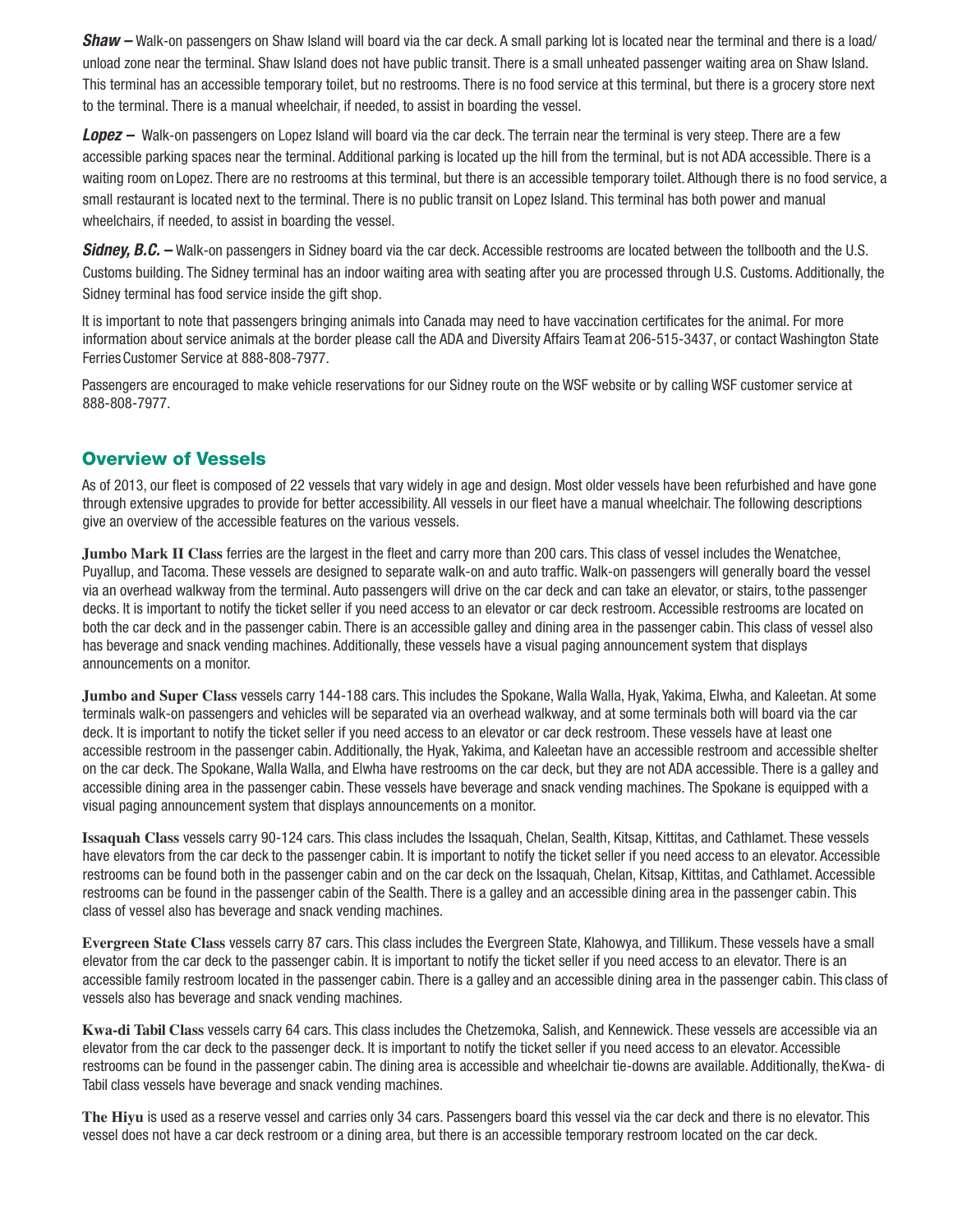# Disability Discrimination Complaints and Compliments

Any individual, group, or entity who believes they have been subjected to discrimination based on disability with regard to any WSF activity, facility, program or service are encouraged to consult the WSDOT External ADA Grievance Procedure or contact WSDOT's Diversity and ADA Affairs Team to file a complaint.

This grievance procedure is established in accordance with agency policy and state and federal law. It may be used by anyone who wishes to file a complaint alleging discrimination on the basis of disability in the provision of services by or access to activities, programs, or facilities of the Washington State Ferries.

This grievance procedure does not apply to complaints relating to employment by the Washington State Ferries.

# How to File a Complaint

A complaint of discrimination should be submitted by the grievant and/or his or her designee as soon as possible, but not later than one hundred eighty (180) calendar days after the alleged violation.

## How to File a Compliment

The Diversity and ADA Affairs Team would enjoy hearing great experiences at Washington State Ferries, as well as any suggestions for improvement.

#### *Submit complaints of discrimination, suggestions, and compliments to:*

Diversity and ADA AffairsTeam Washington State Ferries 2901 3rd Avenue, Suite 500 Seattle, WA 98121

TTY: 711/ 855-362-4232 Email: [wsdotada@wsdot.wa.gov](mailto:wsdotada@wsdot.wa.gov)

If filing a complaint, please include your name, contact information, terminal and/or vessel where the alleged discrimination occurred, date the alleged discrimination happened, and any relevant facts. Within 15 Calendar days after receipt of a complaint, the Diversity and ADA Affairs Team Manager, or designee, will make contact to discuss the complaint and possible resolutions. Within 15 days of this meeting the Diversity and ADA Affairs Team will respond to the complainant explaining the position of Washington State Ferries and offer options of a substantive resolution of the complaint, if warranted. Files will be retained in accordance with the agency's retention schedule.

The complainant's use of this grievance process as a means to achieve a prompt and equitable resolution of the grievance, shall not be impaired by the complainant's pursuit of other remedies such as the filing of a complaint with the responsible federal and state agencies.

Using the WSF grievance process is not a prerequisite to pursuing other remedies with outside agencies.

## Contact Information

#### *For general ferry information and customer service call Washington State Ferries:*

- Toll Free Voice: 888-808-7977 (WA & B.C.) or 511
- Voice: 206-464-6400
- TTY: 711 connect to 206-515-3460
- Web:[www.wsdot.wa.gov/ferries](http://www.wsdot.wa.gov/ferries)

#### *For Equal Access requests, complaints, compliments:*

- Voice: 206-515-3437
- TTY: 711 connect to 206-515-3437
- Email: [wsdotada@wsdot.wa.gov](mailto:wsdotada@wsdot.wa.gov)

Washington State Ferries is always looking at ways to improve accessibility at our terminals and on our vessels. We welcome your comments and suggestions.

Americans with Disabilities Act (ADA): This material can be made available in an alternate format by emailing the WSDOT Diversity/ADA [Affairs](mailto:wsdotada@wsdot.wa.gov)  [team at wsdotada@wsdot.wa.gov](mailto:wsdotada@wsdot.wa.gov) or by calling toll free, 855-362-4ADA(4232). Persons who are deaf or hard of hearing may make a request by calling the Washington State Relay at 711.